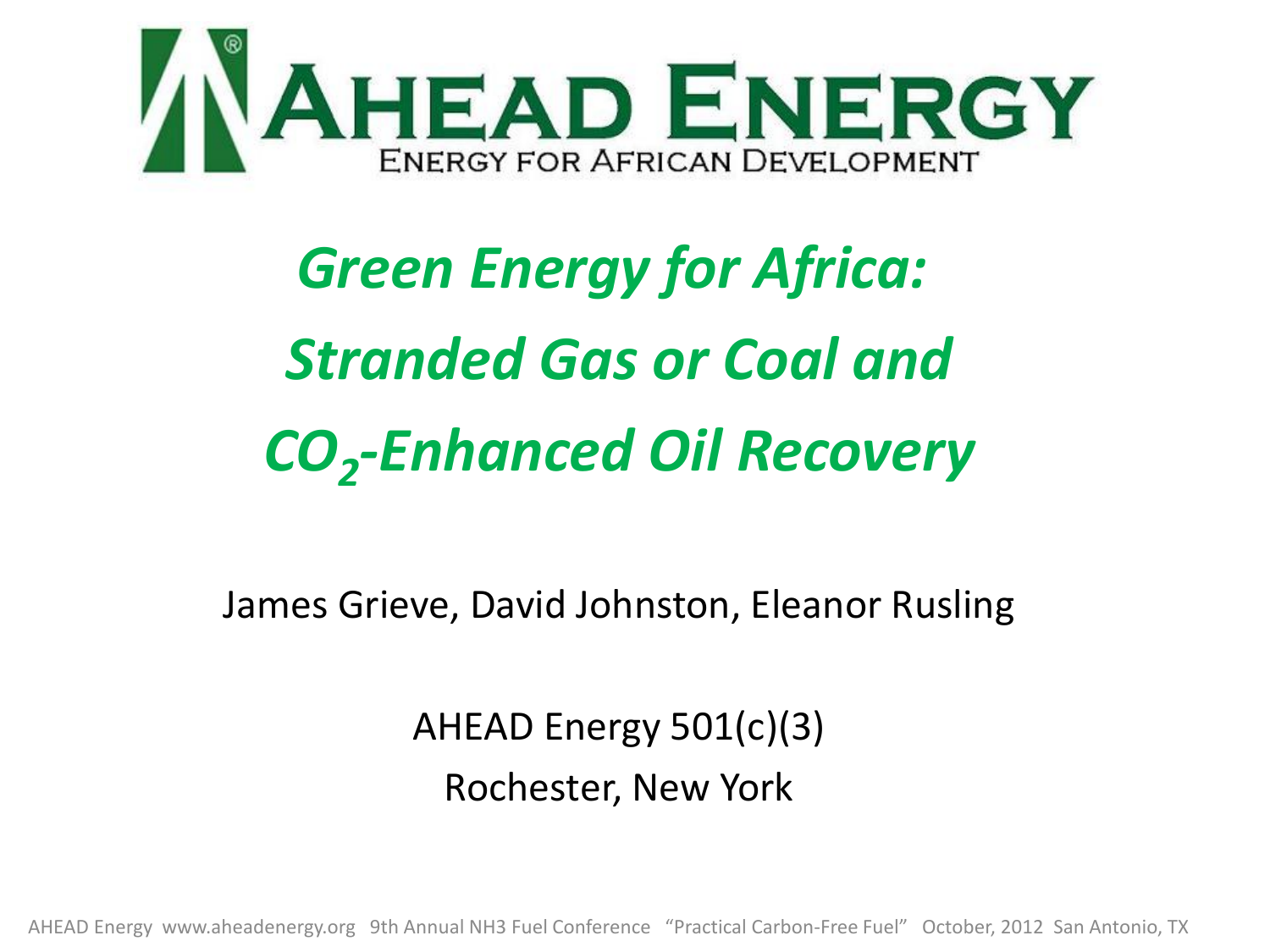## **Outline**

- AHEAD Energy 501(c)(3)
- Fast track to carbon free ammonia:  $CO<sub>2</sub>$ -EOR
- Synergies with Renewables
- Why Africa? Example of Mozambique
- Future Vision
	- UPSTREAM technologies
	- DOWNSTREAM technologies
- Role of AHEAD Energy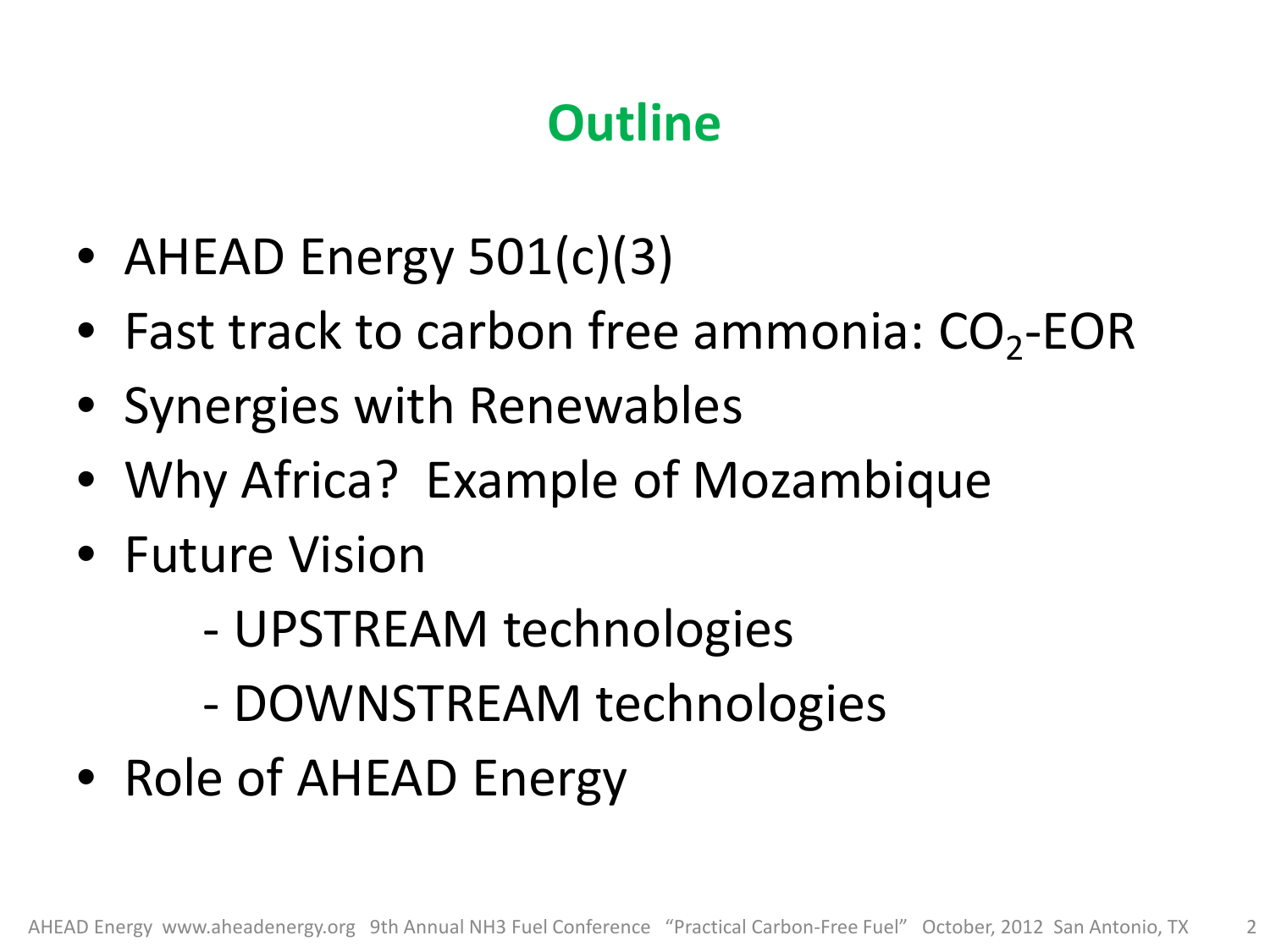## **AHEAD Energy 501(c)(3)**

- PREMISE: **ACCESS to energy a key factor in economic development**
- Not-for-profit formed in 1988 at the University of Rochester
- First project in Mozambique: low-cost natural gas infrastructure.
- Recent projects in Uganda, Ghana, Mozambique, Kenya: renewable energy for schools, orphanages, clinics:
	- Photovoltaic
	- Wind Turbine
	- Bio-digester
	- Small-Scale Hydroelectric

#### *AHEAD Energy builds on this legacy:*

**(1) Production of low carbon electricity and GREEN FUELS (2) Combining clean, efficient DISTRIBUTED GENERATION with RENEWABLES**



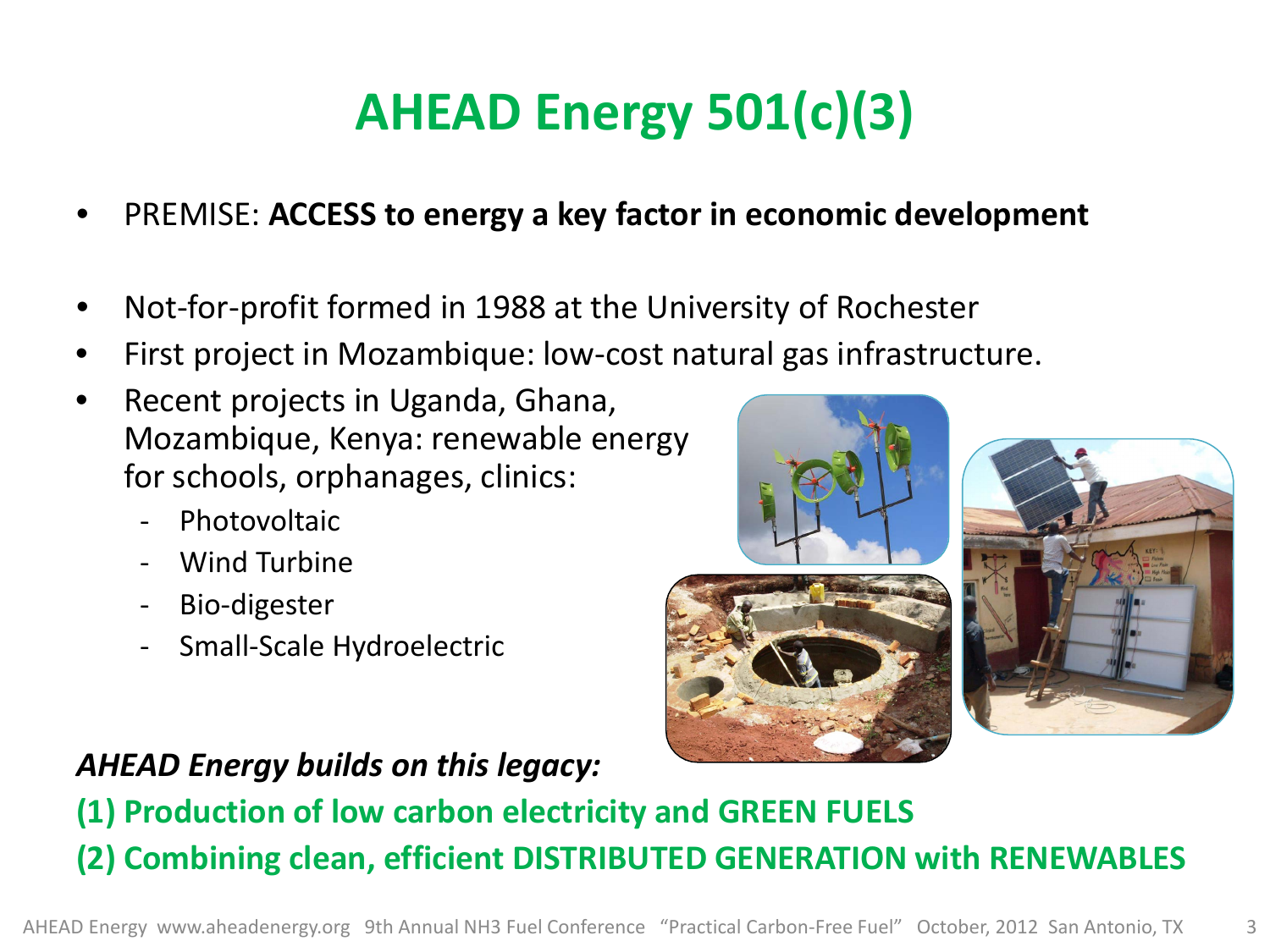## **Fast-track to carbon-free ammonia**

- **AMMONIA** and **HYDROGEN** are **GREEN FUELS,** made from many energy sources. For a rapid transformation to **GREEN FUELS**, these fuels must be:
	- SCALEABLE
	- COMPETITIVE with current power generation fuels
- Stranded natural gas and coal are the cheapest feedstocks for **GREEN FUELS** (for foreseeable future)
- Delivered ammonia can be cheaper than delivered natural gas and coal
	- Infrastructure is cheaper and more efficient [1]
	- End use efficiency can be much higher [2]

[1] for example, a given pipeline has 1.5 X higher capacity transporting ammonia and pumping work is much lower [2] for example, ammonia can be used in small scale SOFC CHP systems with 2 X the total efficiency of current coal plants.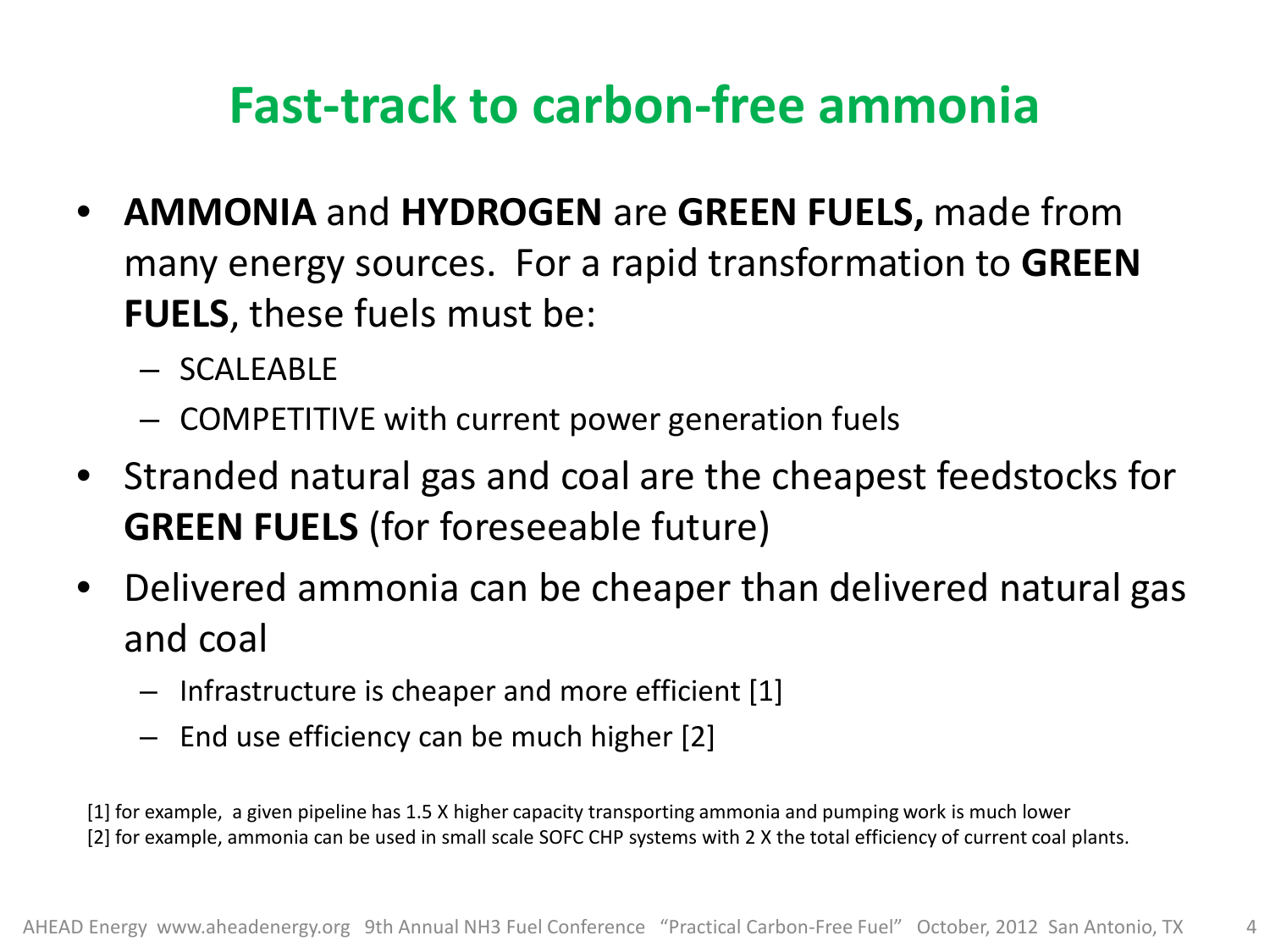#### **Fast-track to carbon-free ammonia**

## *AHEAD ENERGY: THREE-STEP STRATEGY*

- (1) "Associated Gas" to produce **ELECTRICITY**, **HYDROGEN, AMMONIA** and **CO**<sub>2</sub> at the wellhead (at **VERY LOW COST**) [3].
- (2) Inject CO<sub>2</sub> for **ENHANCED OIL RECOVERY**, reducing the variable cost even further, by co-producing **HIGH VALUE CRUDE OIL**.
- (3) Distribute **HYDROGEN** (locally) and **AMMONIA** (more broadly) as **GREEN FUELS**  for carbon-free distributed generation and transportation.



[3] Note: Coal and water can be used as the input to the polygeneration plant instead of natural gas, where natural gas is not available.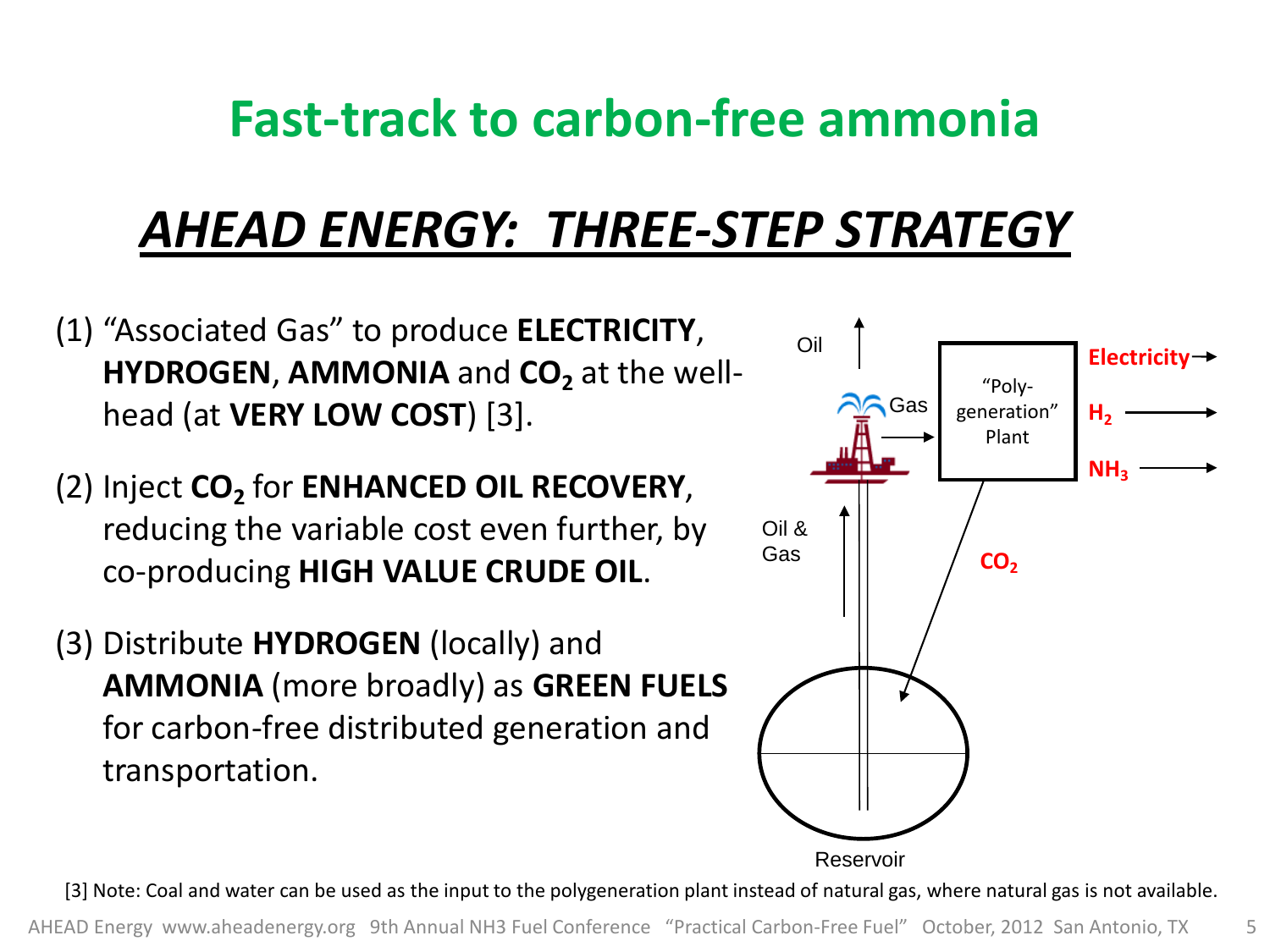#### **Synergies with Renewables?? The situation in California, Denmark, Germany etc.**

#### • **Critics (rightly) claim that Renewable Power in USA and EU:**

- requires large tax credits and other incentives (burden to tax and ratepayers)
- adds capacity where it is not needed
- relies on mandates forcing the grid to buy power on unfavorable terms
- relies on the grid and excess capacity to back-up intermittent availability
- may result in idling of coal power plants (so  $CO<sub>2</sub>$  reduction is less than expected)
- **In AFRICA, however, it is viable and appropriate to deploy Renewable Power Systems, given:**

(1) electric-grid power is expensive and in short supply!

(2) current off-grid energy practices (wood, diesel, kerosene) compromise human health and environment!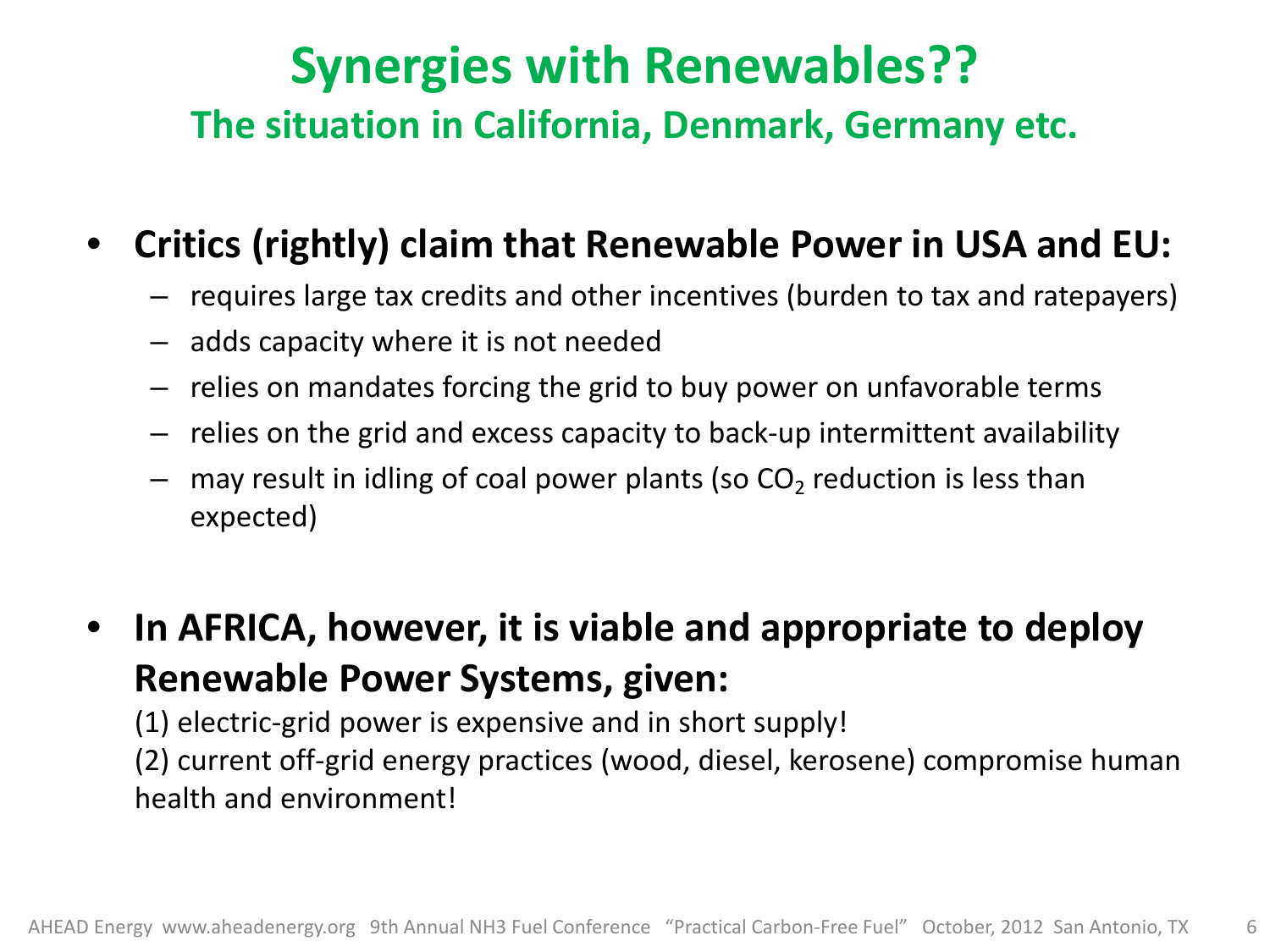### **Synergies with Renewables?? Not in California!! Supply, Demand and Renewables in CA on 9/30/2012**

#### Supply and Demand

[4] Source: http://www.caiso.com/outlook/SystemStatus.html

Graph displays current system demand plotted against forecast demand and available resources. See tutorial for more information on this graph.

Current System Demand (Actual Demand at this point in time) 35438 MW

Today's Peak Demand: (Highest point thus far today) 37126 MW

Today's Forecast Peak Demand: (Highest point expected today. Does not appear postnear? 36842 MW

Tomorrow's Forecast Peak Demand: (Not included on graph) 43870 MW

information is current as of 30-Sep-2012 20:10 . If browser does not support auto refresh, select reload



... - Hour-Ahead Demand Forecast ... Day-Ahead Demand Forecast -Actual Demand Available Resources

#### Renewables

Graph shows aggregated output from renewables connected to the ISO grid

**Current Renewables** 2349 03 MW

Renewables **C** Watch The Renewables Watch provides actual renewable energy roduction within the ISO Grid. Cilick here to view vesterday's output.



AHEAD Energy www.aheadenergy.org 9th Annual NH3 Fuel Conference "Practical Carbon-Free Fuel" October, 2012 San Antonio, TX 7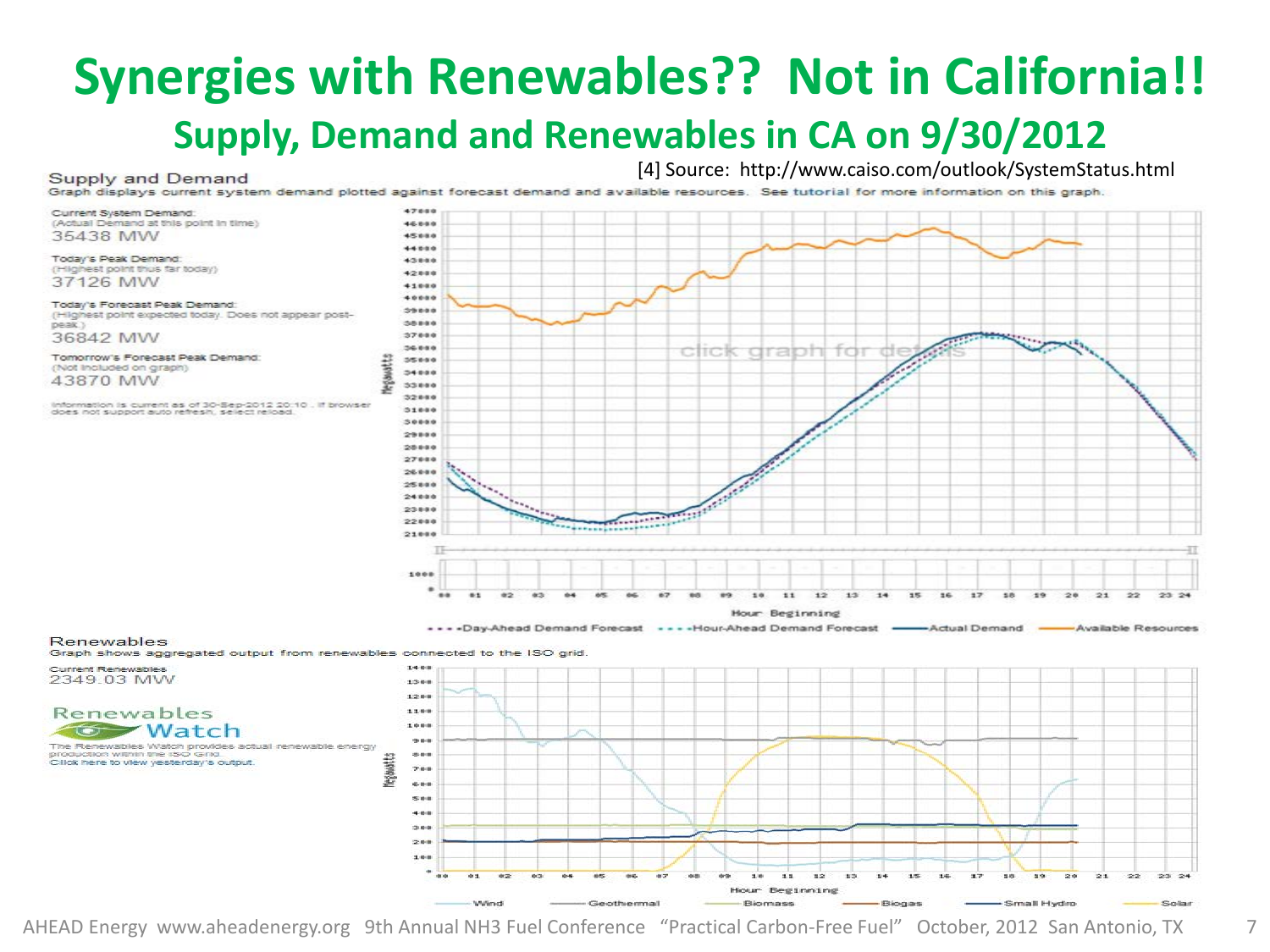## AHEAD Energy sees strong synergies between **GREEN FUELS** and **RENEWABLES** in **AFRICA**

- PREMISES:
	- Renewable energy capacity should be deployed **where capacity is needed**.
	- In absence of a robust grid, back-up support must be **distributed generation**.
- AHEAD ENERGY SOLUTION FOR OFF-GRID AREAS IN AFRICA:
	- Modest use of **RENEWABLES**: WIND, SOLAR and BIOGAS, where it makes sense.
	- Mass deployment of **GREEN FUELS** and mass-produced **small engine generators**, **micro-turbines** and **fuel cell systems**.
- BENEFITS of the AHEAD ENERGY SOLUTION:
	- AVOIDS Large Investments in Grid, Power Plants and Energy Storage
	- LEVERAGES Small Generators as a Virtual Power Plant supporting local needs of a SMART MICROGRID by filling the gaps in renewable supply.
	- HYBRID SOLUTION that is low-cost, flexible, environmentally sound and sustainable!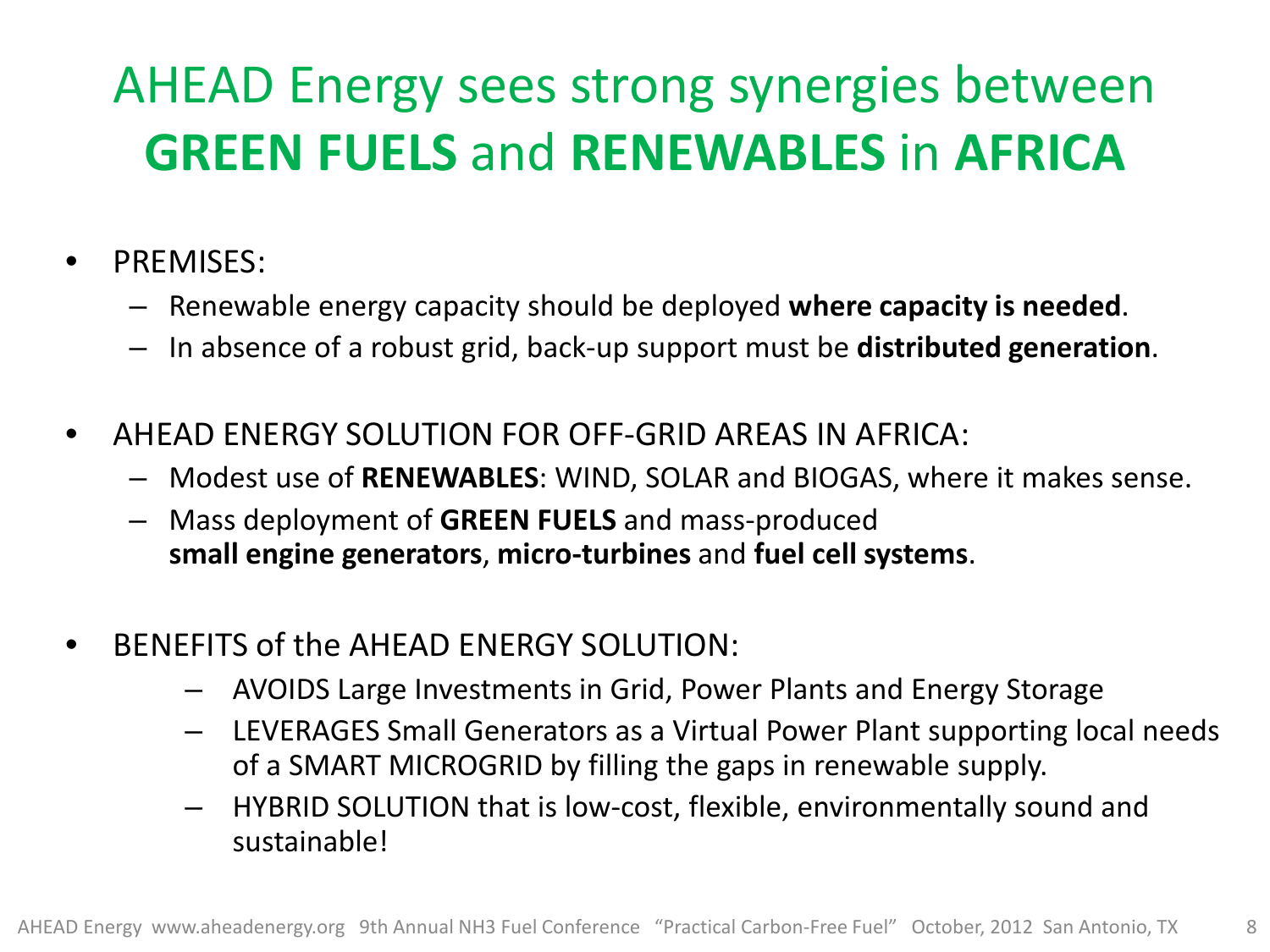## **AHEAD: Why Green Energy for Africa?**

- **2.7 billion (+) people rely on biomass as a major source of energy** [5]
	- 1.5 million (+) premature deaths per year due to air pollution from cook-stoves
	- Heavy use of firewood/charcoal, and high soot emissions (black carbon) from cook-stoves play a significant role in deforestation and climate change.
- **1.4 billion (+) people lack access to grid-electricity**
- **1.0 billion (+) additional people have access only to unreliable electricity networks** [5]
	- 85% of the "powerless" live in rural areas
	- Unreliable electricity service constrains health and medical practices, education, economic activity, and hinders business operation and growth.
- **Majority of the world's underserved live in AFRICA**

[5] Source: International Energy Agency, UNDP, & UNIDO, *Energy poverty: How to make modern energy access universal*, 2010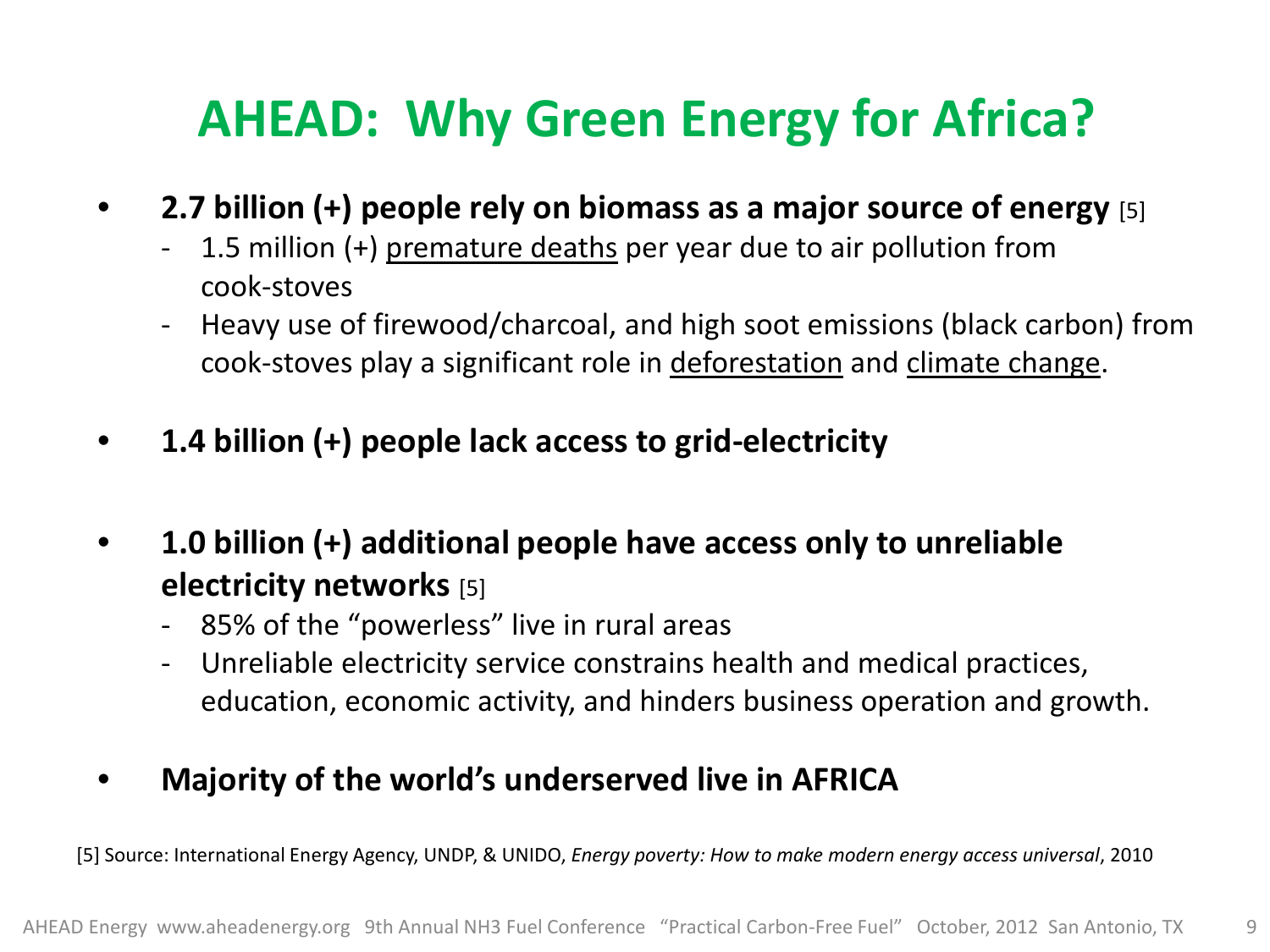## **AHEAD: Why Green Energy for Africa?**

#### • **Retail cost of electricity is PROHIBITIVELY HIGH in parts of AFRICA [6]**



[6] Source: UPDEA, Comparative Study of Electricity Tariffs Used in Africa, Residential rates, 4 kW single phase, December 2009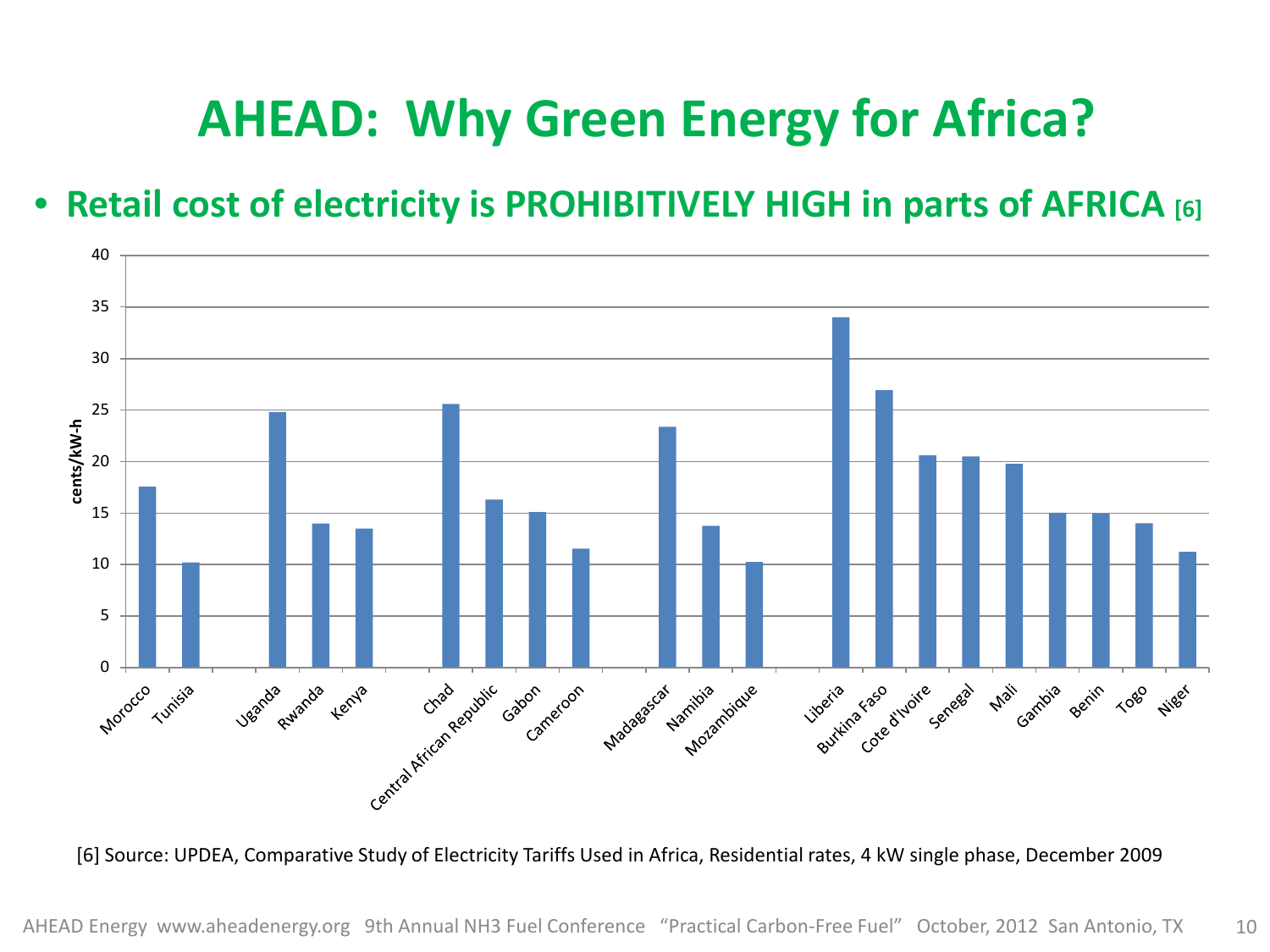## **Underserved Example: Mozambique**

- POTENTIAL: Natural Gas and Coal bonanza, plus wind, solar, hydroelectric.
- EXPLORATION: Major off-shore gas discovery in Palma, in far north
- COMMERCE: Capital (Maputo) and local export market (South Africa), in far south
- ENERGY: Limited Electric Grid, very limited natural gas distribution.
- Roads and Port Facilities, **GREEN FUELS** plants, and **Distributed Generation with Renewables**  may be a better development plan than export LNG and domestic pipeline infrastructure.
- More than 1500 miles from Palma to Maputo (same as San Antonio, TX to Washington, DC)!

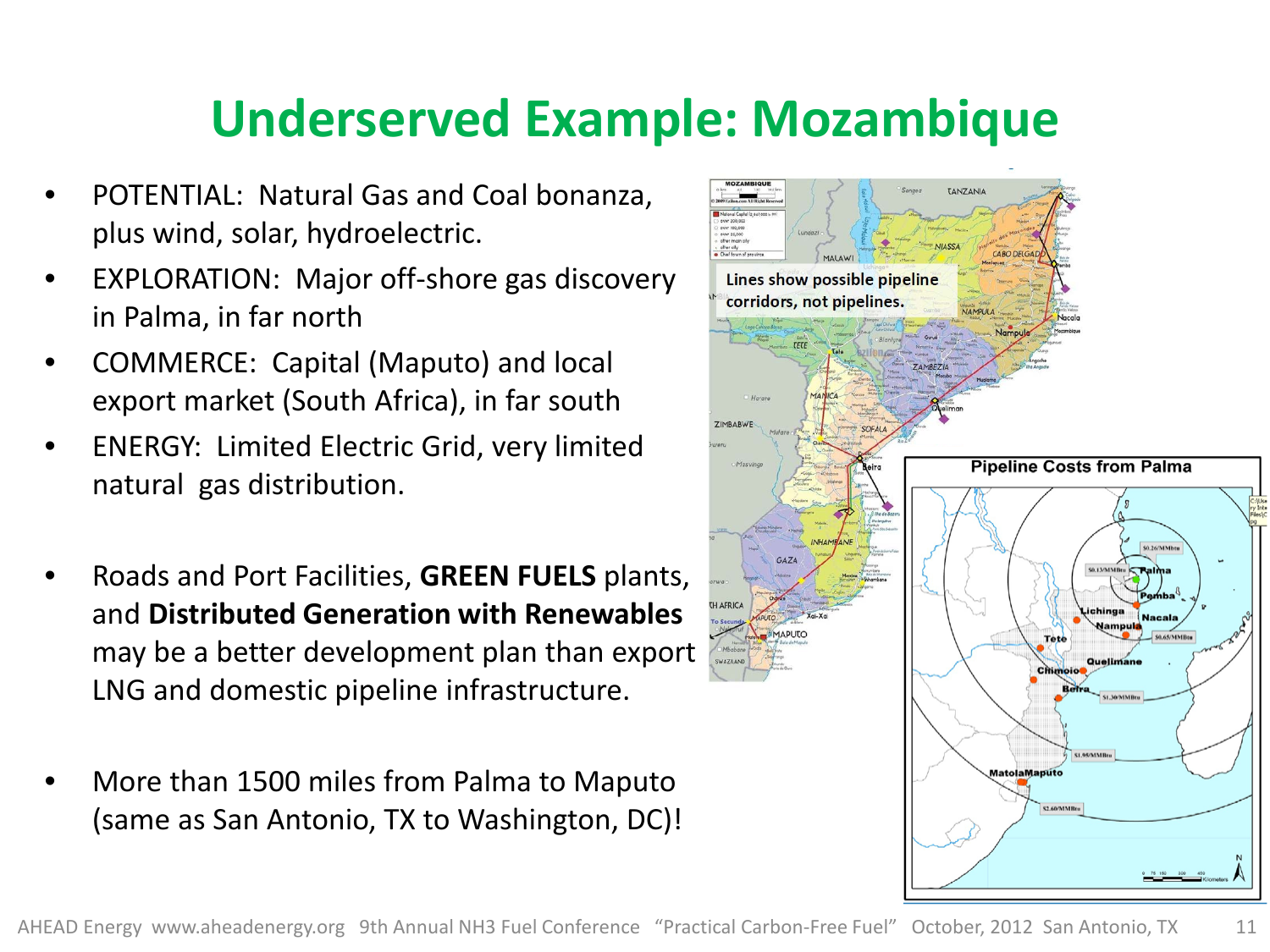## **AHEAD Energy: Future Vision**

#### **UPSTREAM technologies**

#### **DOWNSTREAM technologies**

- Polygeneration
- Small Ammonia Plants
- Small Hydrogen Plants
- $CO<sub>2</sub>$  separation/compression
- Enhanced Oil Recovery
- Storage and Distribution Services
- ENGINE GENERATORS
- FUEL CELLS (PEM, SOFC)
- **MICROTURBINES**
- Power Electronics
- Emission Controls
- **Exhaust Heat Recovery**
- Communication
- Remote Monitoring, Diagnostics and Control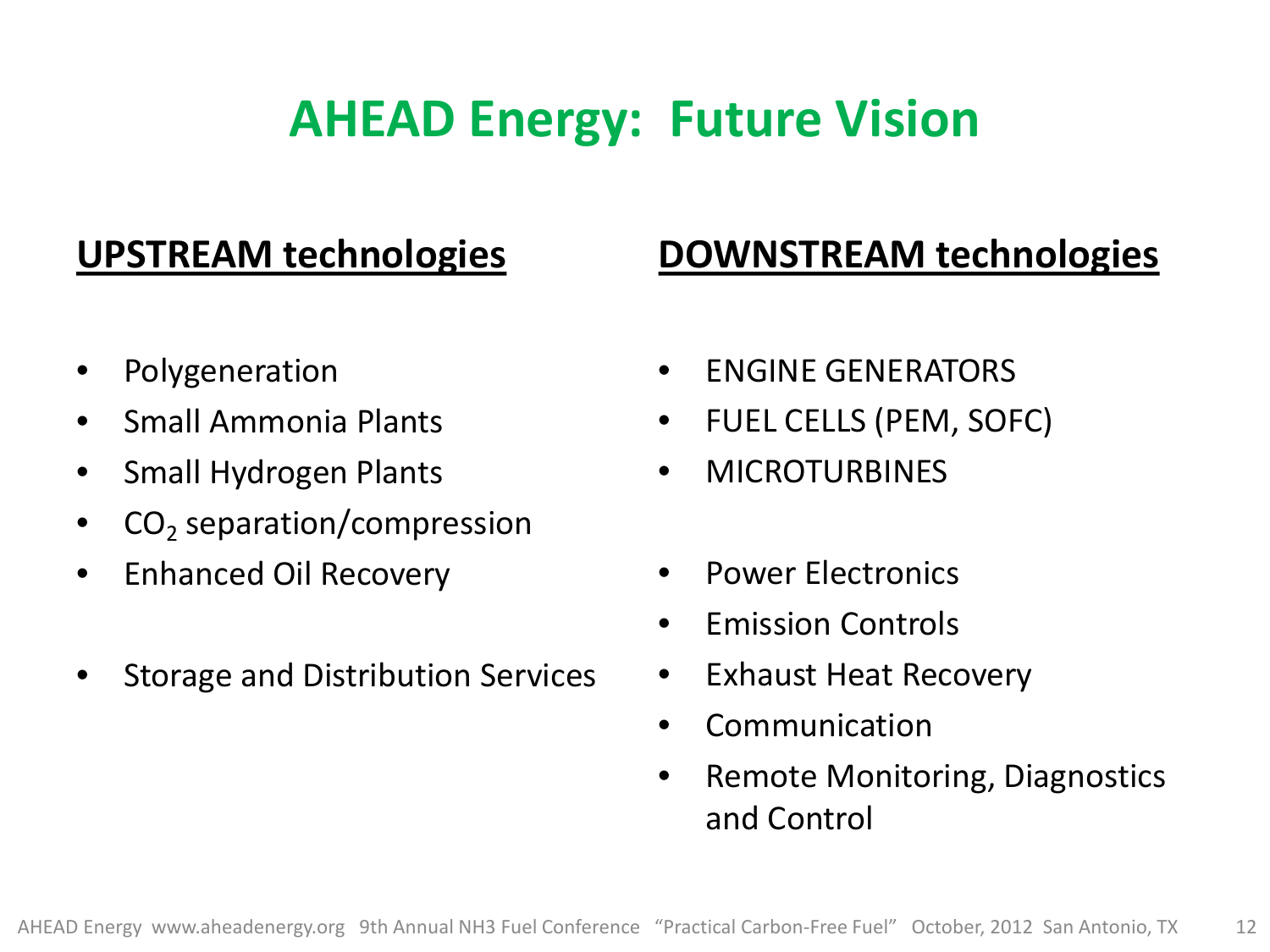## **Role of AHEAD Energy**

## **USA / Europe:**

- Technical and Economic Consulting:
	- Governments
	- Financial Institutions
	- Energy Companies
	- Product Developers
- Product Evaluation, Testing and Validation

#### **AFRICA:**

- Demonstration: Integrate new technologies to help the 700,000,000 people off-the-grid in Africa
- Reduce environmental impact by using GREEN FUELS and RENEWABLES instead of gathering wood, and heavy use of polluting fossil fuels.
- Outreach to Underserved as Beta Customers.
- Training and Follow-up.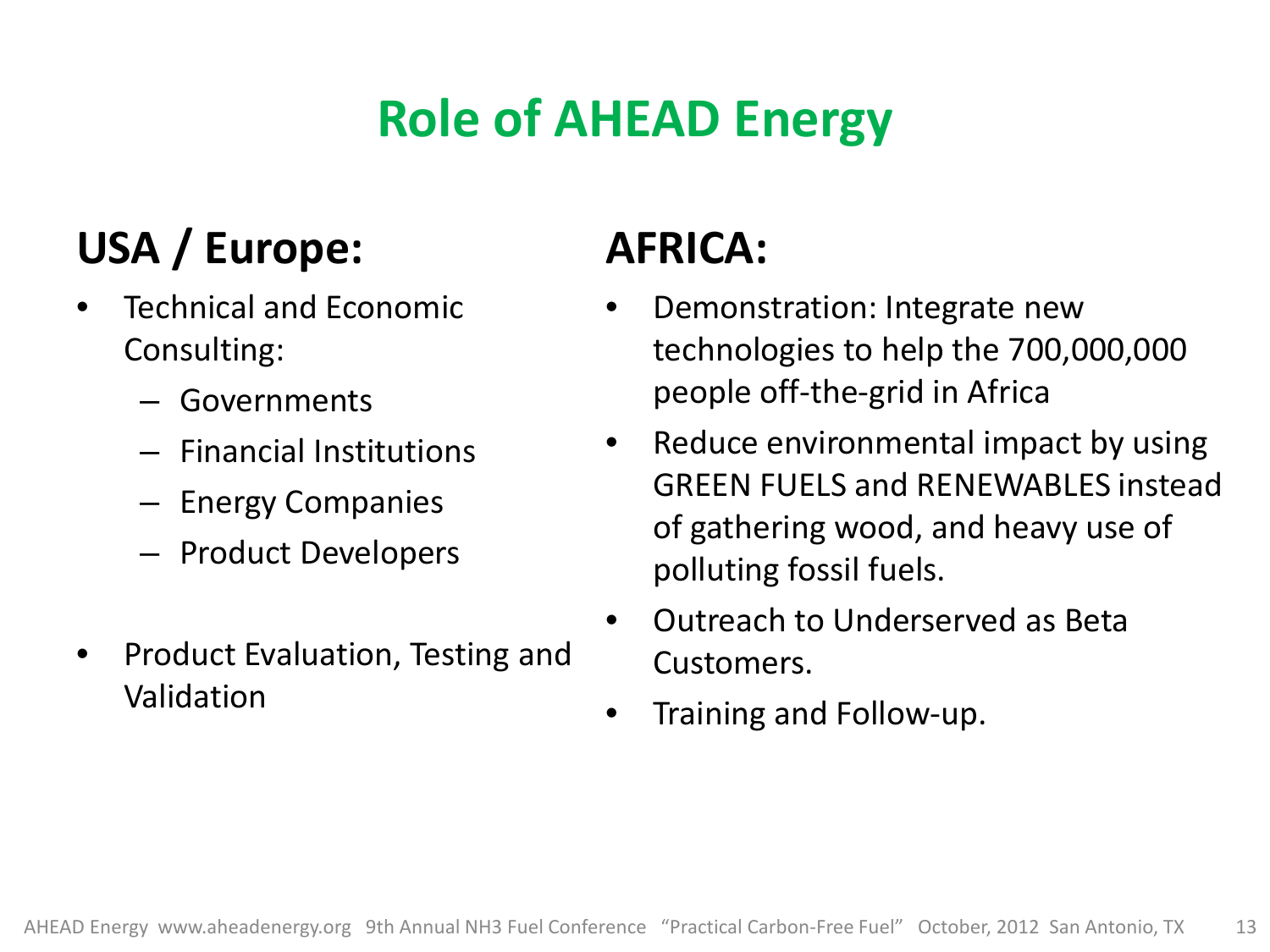## **AHEAD Energy: Call to Action**

- Stay apprised of AHEAD Energy's projects!
- Keep in touch, with ideas and inspirations!
- Partner with AHEAD in responding to energy challenges in Africa with practical, scalable, environmentally and economically sound solutions!
- Support AHEAD, a not-for-profit undertaking, with a donation of time, talent, or resources!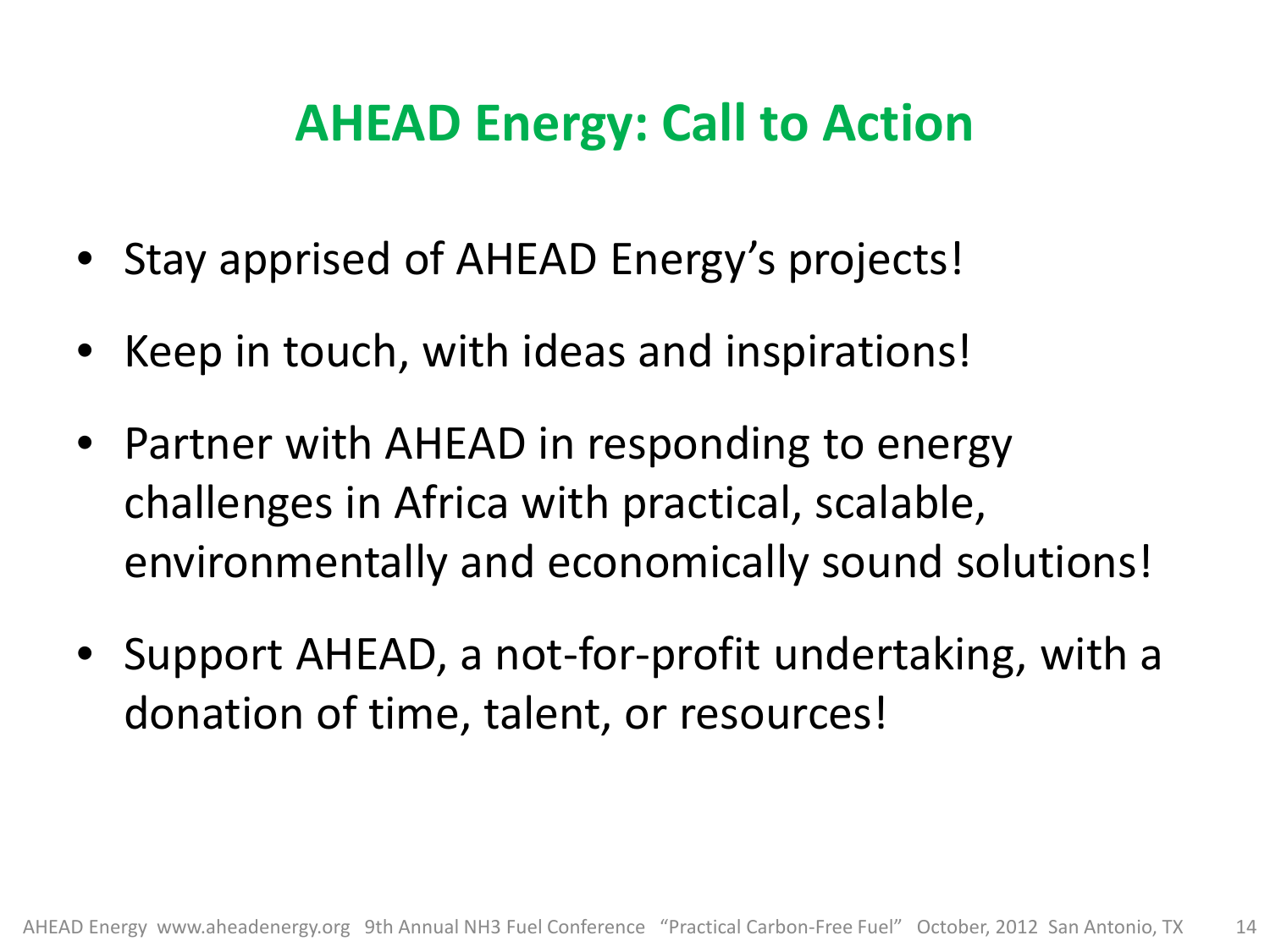## **Summary**

#### *Getting the word out*

• AHEAD Energy's Not-for-profit philanthropic path is promising

#### *First step to fuel market*

Wellhead NH<sub>3</sub> coproduction with CO<sub>2</sub>-Enhanced Oil Recovery

#### *Synergies*

Renewables and  $NH<sub>3</sub>$  distributed generation

#### *Opportunity*

• AFRICA is a huge market for Stranded Gas or Coal and **CO2-Enhanced Oil Recovery**